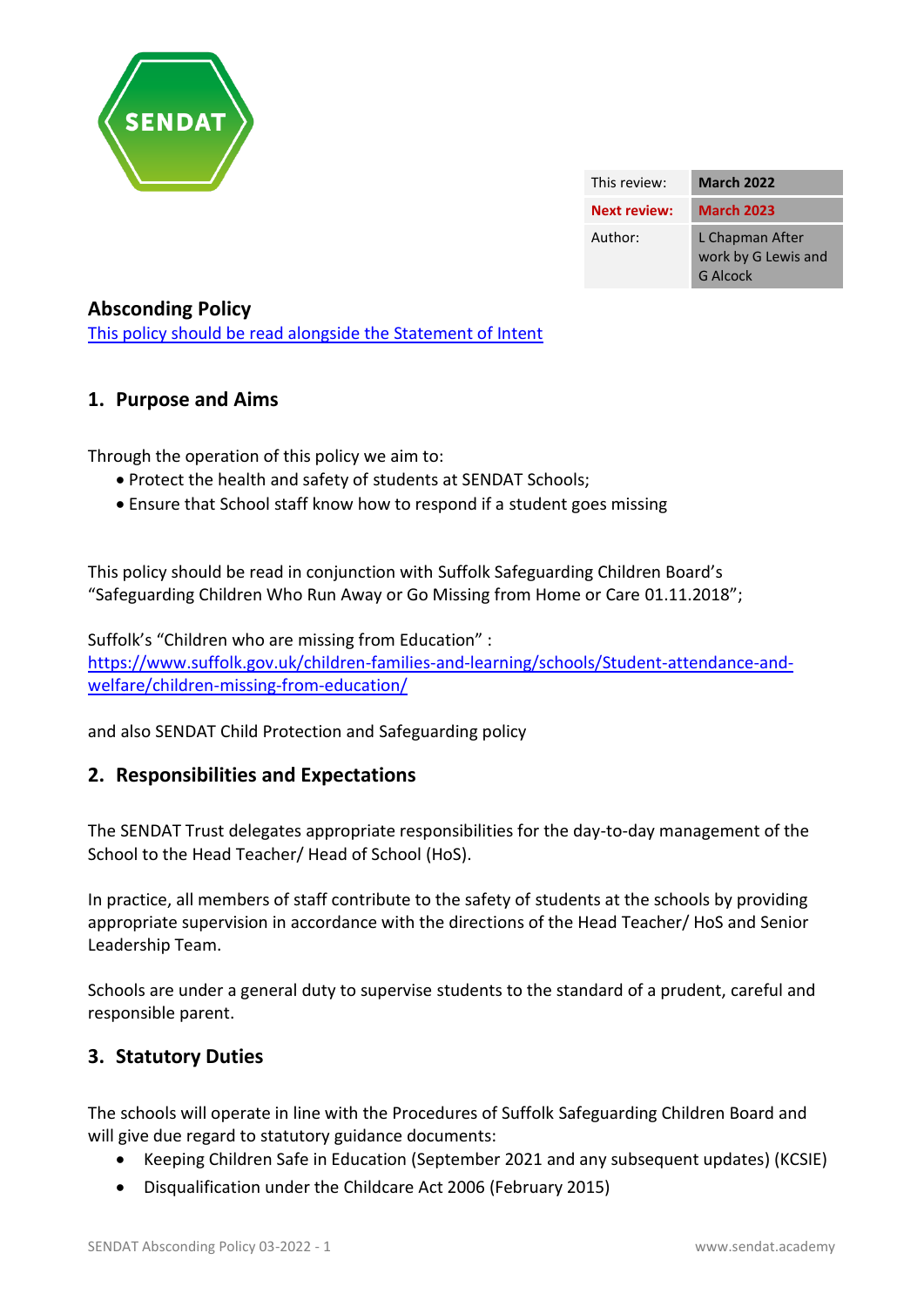

- KCSIE also refers to the non-statutory advice for practitioners: What to do if you're worried a child is being abused (September 2018)
- Working Together to Safeguard Children (June 2017) (Children and Social Work Act 2017).
- Prevent Duty Guidance: for England and Wales (September 2016) (Prevent). Prevent is supplemented by non-statutory advice and a briefing note:
- [https://www.gov.uk/government/publications/prevent-duty-toolkit-for-local-authorities](https://www.gov.uk/government/publications/prevent-duty-toolkit-for-local-authorities-and-partner-agencies)[and-partner-agencies](https://www.gov.uk/government/publications/prevent-duty-toolkit-for-local-authorities-and-partner-agencies)

All staff are made aware of these statutory duties, and they are referenced in the Child Protection and Safeguarding Policy 2018, which is also available online on the school website. Parents/carers may request a hard copy from the or review the policy on the School / Trust website

# **4. Student leaving the premises**

When a student leaves a class, the adults managing the group will make every effort to support the student's return. Where support is needed, or a change of staff, any adult may help as appropriate. staff who are on call may be able to support or manage support . See Behaviour and Discipline Policy for more information.

If the child goes out of the school grounds his/her movements will be monitored particularly carefully. If staff have been unable to persuade the child back onto the site, and they become concerned for the student's safety, or their own as a result of the student's behaviours, the police will be informed when most senior staff at school deem it necessary. A student's individual risk assessment (RBA) will give more specific instructions/strategies where needed. Parents will be informed as soon as it is reasonable so to do. (See guidance below)

If a residential student leaves the school site between the hours 15.00 and 09.00, staff will inform the senior member of staff on site who will manage the situation, contact police (if appropriate/necessary), parents or carers and the Head of School / Headteacher.

# **5. Return to school**

When a child returns to school it is the responsibility of the member of staff coordinating or appropriate staff to discuss the incident with both the child and his/her parents or carers. When students leave the school premises they are often in a very anxious frame of mind. It is therefore important that all the facts are established, and the child is treated in a sensitive and sympathetic manner.

## **Guidance for staff**

*Managing a dynamic situation*

These guidelines are to help staff manage a situation when a child leaves the school site. These situations are often dynamic, and the guidance is not intended as a strict set of instructions. Staff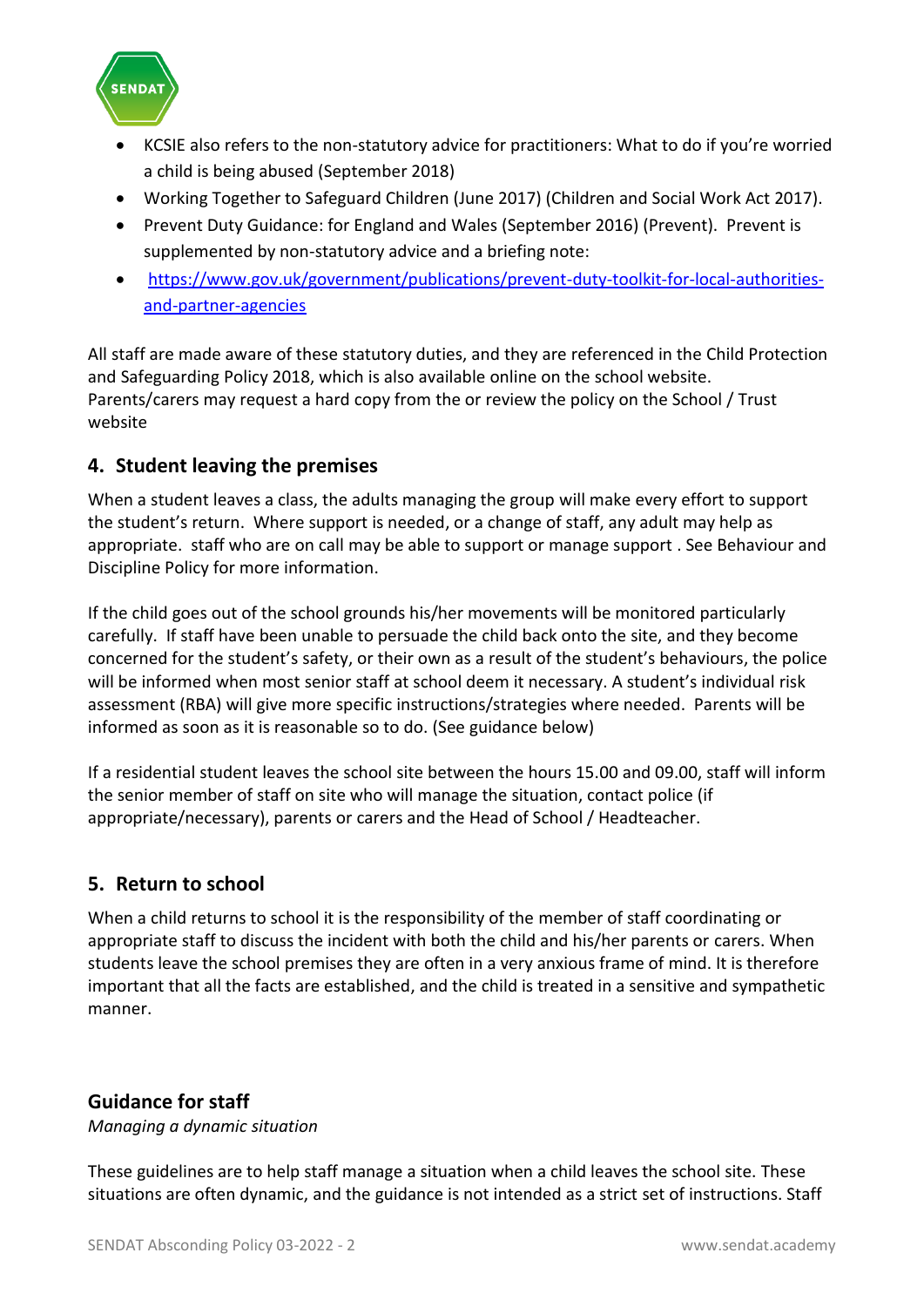

managing the incident will be anxious, so it is important that, where possible, 2 staff monitor off site and are in contact with school to support decision making processes.

### **When a child leaves the school site** it is important that:

- An appropriate adult follows ideally two adults where possible. Staff should follow at a distance, ensuring they do not give chase, which could cause the child to act dangerously (eg. run in front of a moving vehicle)
- Senior staff are informed as soon as possible
- Staff following take phone or radio to be in contact with the school

### **First 10 minutes:**

- Description of student, clothes being worn and items carried given to school office as soon as possible to be relayed to the police where necessary
- Staff with student work towards returning student to site as quickly as possible
- Keep student in sight at all times
- Where possible school to send second staff to support if not already present
- Staff on school site (usually office staff) to record using Missing from school or residential form: [Link to folder](https://priorysuffolksch.sharepoint.com/:w:/r/sites/PriorySchool/Shared%20Documents/03.%20School%20Organisation%20and%20Policies/Policies%20-%20Safeguarding/Absconding-Missing%20from%20Care/SENDAT%20Absconding%20Policy.docx?d=w3e110f97b11647e0b39eeb049fff144e&csf=1&web=1&e=PZyCH3)
- If child has own mobile, request number from parents or carers

#### **Informing parents:**

- Call to parents or carers made to inform that student is off site but accompanied by staff
- Reassure that as soon as student returns to site, they will be contacted.
- If student runs away from staff and they are unable to follow, the police will be informed and told that child is vulnerable

#### **Informing police:**

- If child is refusing to return to safety and cannot be seen by staff monitoring, senior staff to authorise informing police. This could be after 30 minutes of student not being in sight. sooner if staff have serious concerns or the child's risk assessment requires it Circumstances will differ. The most senior member of staff on site would normally contact police.
- Parents or carers to be informed that police have been called
- Staff with student to continue searching and feedback appropriate information to school

When the school contacts the Police about a student missing from school, the following information should be provided:

- The student's name
- The student's age
- The student's home address and telephone number
- The student's height, physical description and any physical characteristics
- Any disability or special educational needs that the student may have
- Any particular vulnerability they may have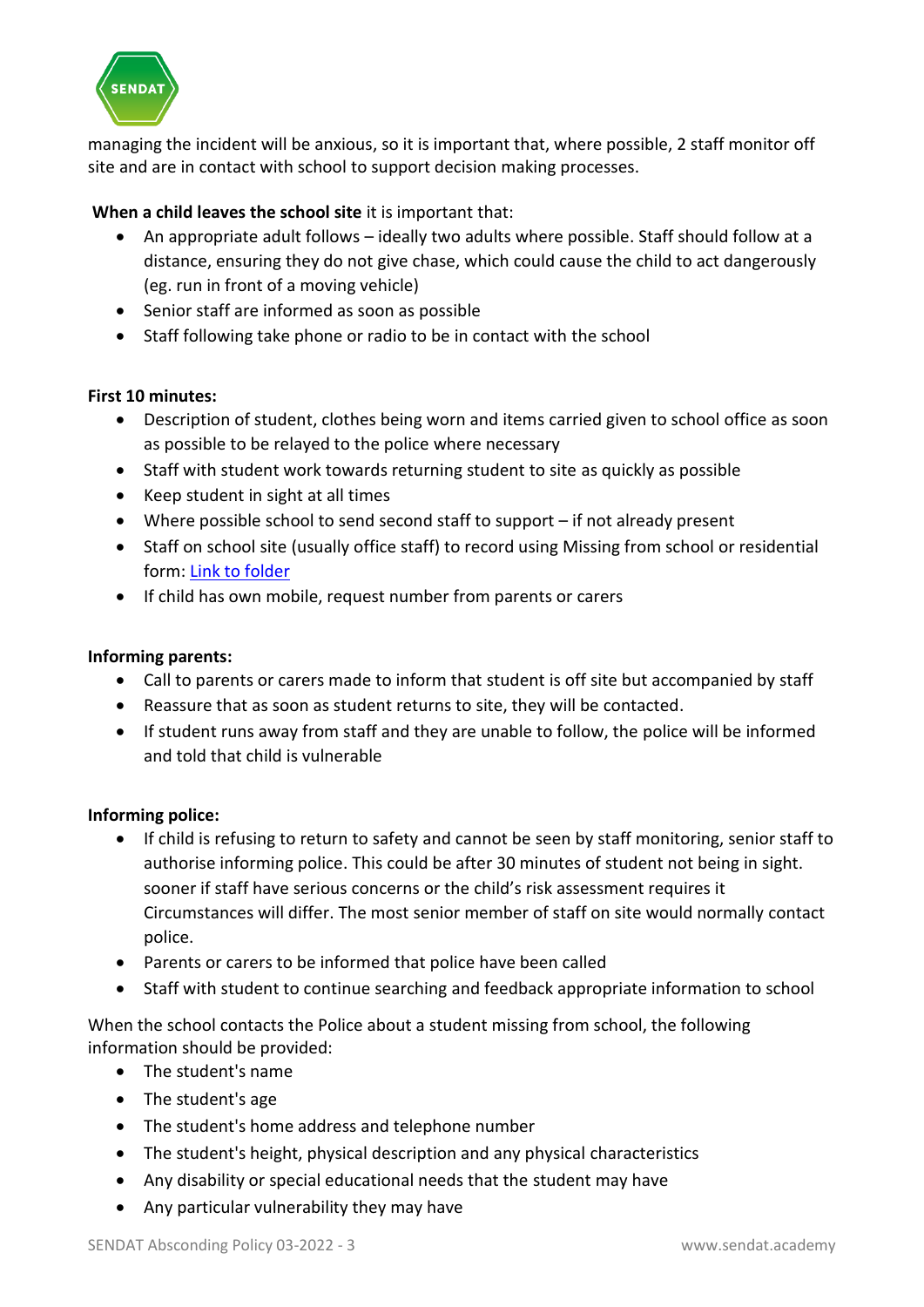

- Any medication that the children may be on
- A description of the clothing the student is thought to be wearing
- Any relevant comments made by the student such as "I'm going to run away"
- If the police attend the school, they should be given an up-to-date photograph

# **6. Procedure for Students missing following a journey to school**

- Contact the person transporting the student, for example the taxi driver
- Check whether there were any expected delays or changes to the journey
- Check with other students and ask them if they have any knowledge of the missing student's whereabouts
- Contact parents and proceed as for a missing student

# **7. Procedure for Students missing during a residential school journey/trip off site (out of school hours)**

If a student is goes missing whilst on a school trip the activity leader must:

- Instigate a search of the area immediately
- If appropriate, let the facilities staff know that you are missing a student and request support in finding them.
- As part of the initial search process, the student's peers will be asked if they have any knowledge of the missing student's whereabouts.
- If they saw the child go they should note the direction the child was going in.
- Contact the Senior Member (SM) of staff on duty immediately.
- Following advice from the SM they should contact the police. The SM should inform the Headteacher that the police have been called.
- The activity leader OR the Senior Member must inform the parents/carers of the child immediately (all staff members should take the emergency contact/consent forms with them when off site with children).
- Keep the other children calm and occupied whilst they wait to follow the advice of the Headteacher / HoS or Police.

The Headteacher / HoS/ CEO or Police will notify the Activity Leader when it is appropriate to leave the

### **Resolution following safe return to school site:**

- Ensure student is calm appropriate space to ensure dialogue can happen
- Ensure staff have opportunity to record incident and behaviour as soon as possible following the incident. May need time out to reclaim calm.
- Ensure parents and carers have been informed. Plan meeting for later in day where possible as appropriate
- Police informed if they had been called previously